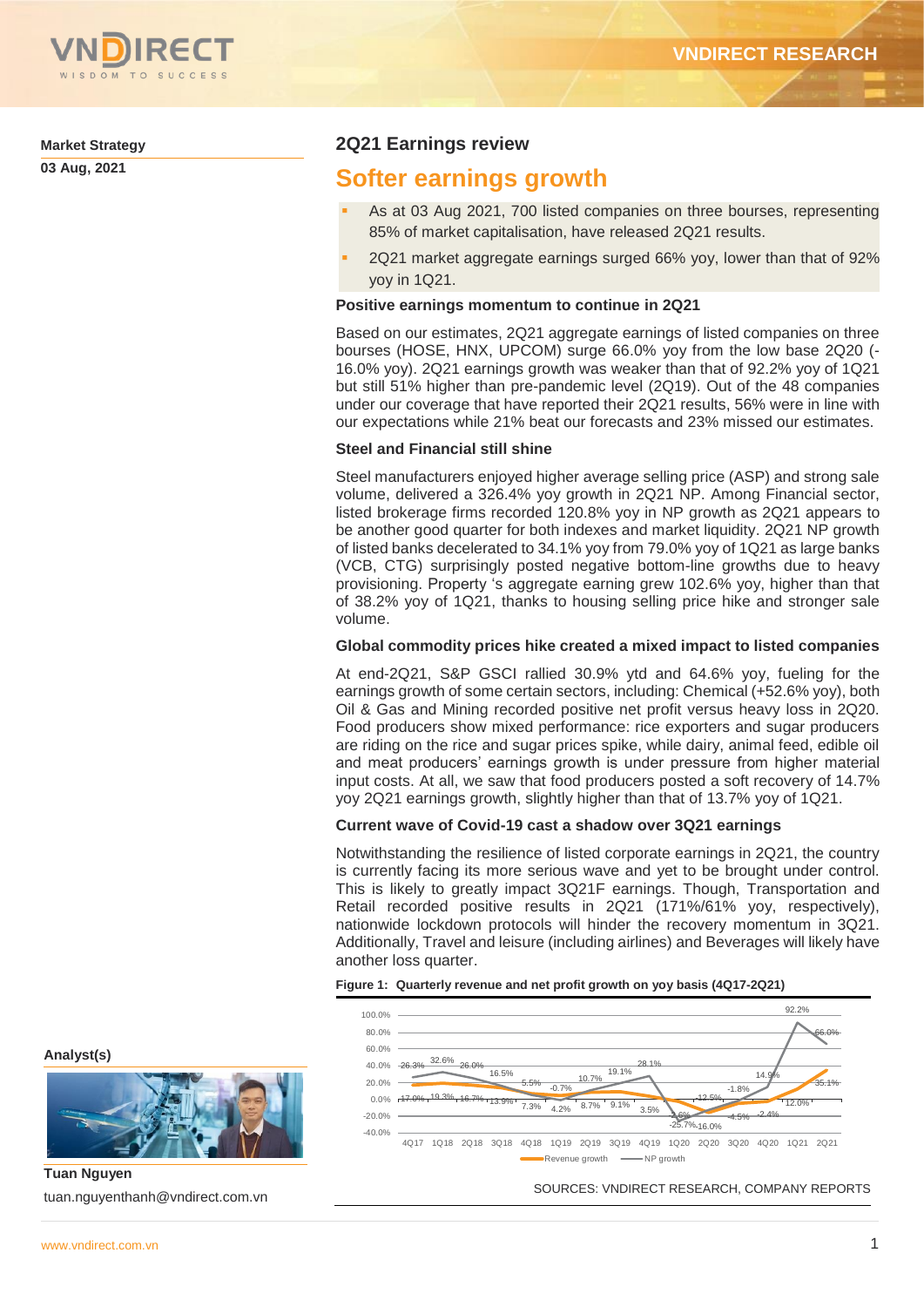

## **KEY CHARTS**

#### **Positive 2Q21 earnings growth across the board**

Based on our estimates, 2Q21 aggregate earnings of listed companies on three bourses (HOSE, HNX, UPCOM) grew 66.0% yoy. 2Q21 HOSE earnings have a better performance with 56.3% yoy, even more positive than that of 46.1% yoy of VN30

|             | <b>2Q21</b><br>revenue<br>growth | <b>2Q20</b><br>revenue<br>growth | <b>2Q21 NP</b><br>growth | <b>2Q20</b><br>NP growth | <b>6M21 NP</b><br>growth |
|-------------|----------------------------------|----------------------------------|--------------------------|--------------------------|--------------------------|
| All markets | 35.1%                            | $-16.0%$                         | 66.0%                    | $-12.5%$                 | 75.3%                    |
| <b>HOSE</b> | 38.5%                            | $-16.3%$                         | 56.3%                    | $-6.7%$                  | 65.9%                    |
| <b>VN30</b> | 41.5%                            | $-13.7%$                         | 46.1%                    | 4.3%                     | 57.9%                    |
| Large caps  | 41.1%                            | $-19.2%$                         | 66.6%                    | $-14.2%$                 | 75.3%                    |
| Mid caps    | 28.4%                            | $-10.7%$                         | 60.6%                    | 8.0%                     | 74.1%                    |
| Small caps  | 19.7%                            | $-13.6%$                         | 88.3%                    | $-59.7%$                 | 82.3%                    |

#### **2Q21 VN30 earnings rose 46.1% yoy**

19 corporates out of VN30 had shown resilience growth, led by PNJ (606% yoy), MSN (254% yoy) and HPG (254% yoy). Stellar growth of PNJ came from 62.3% yoy revenue growth (from bottom in 2Q20) and 1.5% pts margin expansion. MSN's strong recovery in 2Q21 was thanks to 1) higher EBITDA margin of Vincommerce retail chains, 2) favorable selling price of Masan Hitech Material and 3) strong earnings growth of its affiliate, Techcombank (TCB). Among banks, STB recorded the highest earnings growth from low base in 2Q20 (NP growth of just 10% yoy).

On the other hand, the laggards named VJC (-99% yoy), VIC (-41% yoy) and CTG (-38% yoy). In 2Q21, VJC no longer recorded significant other income as in 2Q20 (VND1,773bn compared with VND1,014bn in pre-tax profit), while Vinfast's huge losses in 2Q21 damaged VIC's NP growth. Both large banks, CTG and VCB posted negative bottom-line growths on heavy provisioning.

#### **Market's blended gross margin climbed 5-year high**

In our view, 2Q21 gross margin (excluding banks) widened significantly regarding to 1) better gross margin of property developers, chemical and steel manufacturers, and 2) the recovery of transportation companies.

## **Market's leveraging extends the downward trend**

The effort of State bank to reduce lending rate showed significant impacts, with cost of debt continued the downward trends, declined to 5.8% (compared with 6.4% in 2Q20). However, we observed that the listed corporates were not ready to borrow more as D/E ratio edged down to just 0.67x in 2Q21, a multi-year lowest level.

SOURCES: VNDIRECT RESEARCH, COMPANY REPORTS



#### SOURCES: VNDIRECT RESEARCH, COMPANY REPORTS



#### SOURCES: VNDIRECT RESEARCH, COMPANY REPORTS



[www.vndirect.com.vn](file:///C:/Users/hinh.dinh/AppData/Roaming/Microsoft/Word/www.vndirect.com.vn) 2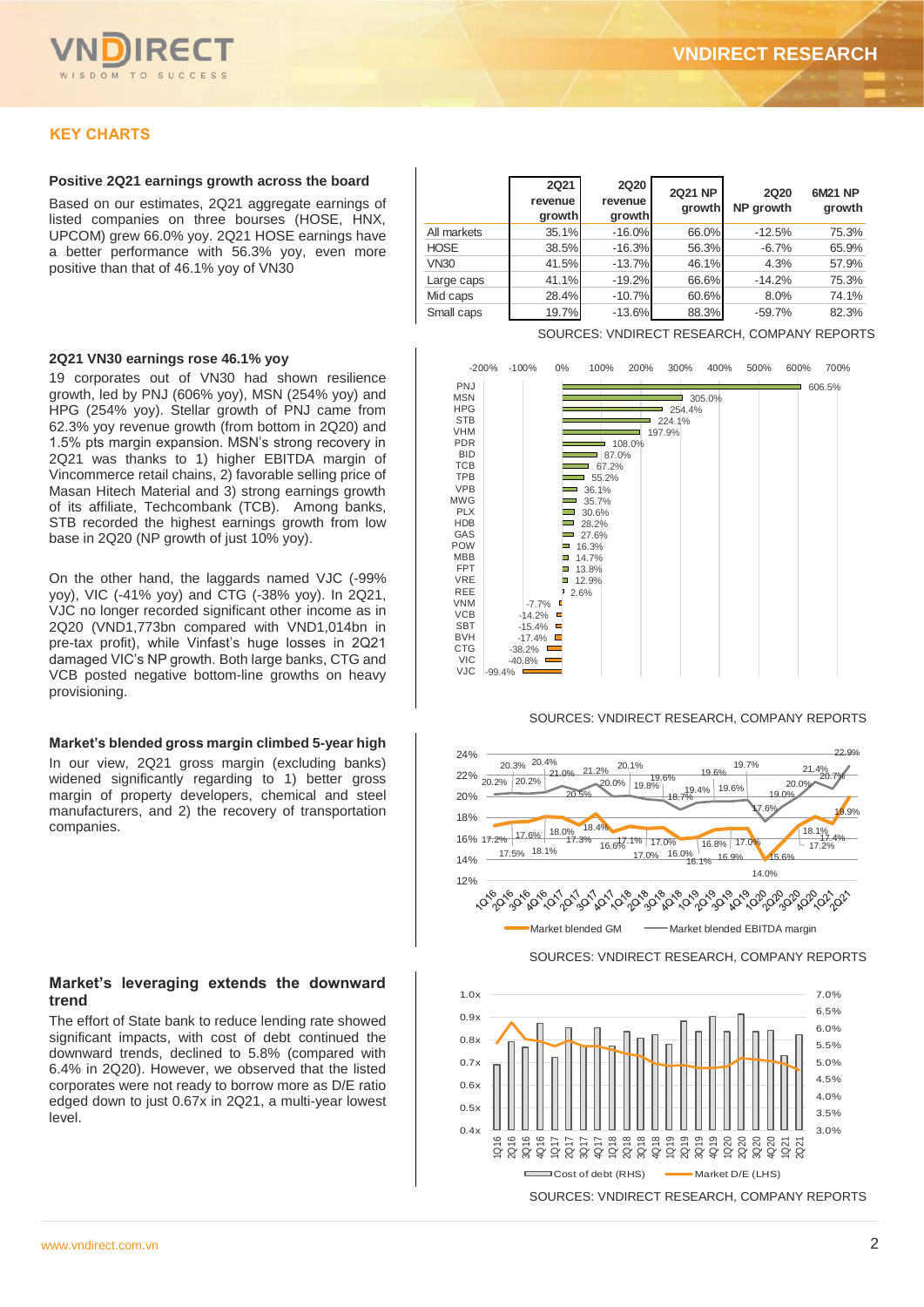

## **2Q21 EARNINGS REVIEW: SOFTER EARNINGS GROWTH**

#### **Figure 2: 2Q21 earnings review by sector**

|                                     | % released 2Q21<br>results to sector market<br>cap | 2Q21 net profit<br>growth | 2Q20 net profit<br>growth | 1Q21 net profit<br>growth | <b>Contribution to market's</b><br>2Q21 NP growth | 6M21 NP growth |
|-------------------------------------|----------------------------------------------------|---------------------------|---------------------------|---------------------------|---------------------------------------------------|----------------|
| <b>Market</b>                       | 85.4%                                              | 66.0%                     | 12.5%                     | 92.2%                     |                                                   | 75.3%          |
| <b>Industrial Metals</b>            | 98.6%                                              | 326.4%                    | 26.2%                     | 286.3%                    | 17.2%                                             | 302.8%         |
| Telecommunications                  | 99.7%                                              | 319.9%                    | 75.1%                     | 109.9%                    | 1.4%                                              | $-38.9%$       |
| Industrial Transportation           | 86.4%                                              | 171.7%                    | +59.7%                    | 22.9%                     | 2.7%                                              | 53.9%          |
| <b>Financial Services</b>           | 57.5%                                              | 120.8%                    | 62.5%                     | 0.0%                      | 2.4%                                              | 263.2%         |
| <b>Real Estate</b>                  | 82.0%                                              | 102.6%                    | 30.8%                     | 38.2%                     | 12.3%                                             | 64.3%          |
| Personal & Household Goods          | 89.6%                                              | 78.1%                     | 48.8%                     | 96.9%                     | 0.8%                                              | 76.0%          |
| Retail                              | 91.5%                                              | 61.3%                     | 40.9%                     | 27.9%                     | 1.0%                                              | 39.0%          |
| Chemicals                           | 92.0%                                              | 52.6%                     | 10.9%                     | 192.9%                    | 1.6%                                              | 65.5%          |
| <b>Banks</b>                        | 100.0%                                             | 34.1%                     | 21.1%                     | 79.0%                     | 13.3%                                             | 55.0%          |
| <b>Utilities</b>                    | 97.2%                                              | 28.7%                     | 34.9%                     | 2.1%                      | 1.2%                                              | 14.8%          |
| <b>Construction &amp; Materials</b> | 66.0%                                              | 23.9%                     | $-2.3%$                   | 66.9%                     | 0.8%                                              | 36.2%          |
| Technology                          | 93.1%                                              | 18.0%                     | 7.4%                      | 16.0%                     | 0.3%                                              | 18.0%          |
| <b>Health Care</b>                  | 82.5%                                              | 16.4%                     | $-2.7%$                   | $-6.9%$                   | 0.2%                                              | 7.7%           |
| <b>Food Producers</b>               | 92.3%                                              | 14.7%                     | 0.6%                      | 13.7%                     | 1.4%                                              | 14.5%          |
| Industrial                          | 38.4%                                              | $-1.0%$                   | $-0.1%$                   | 38.6%                     | 0.0%                                              | $-1.1%$        |
| Automobiles & Parts                 | 12.2%                                              | $-3.4%$                   | +46.9%                    | 9.8%                      | 0.0%                                              | 2.8%           |
| Electricity                         | 92.9%                                              | $-4.3%$                   | 21.5%                     | 193.1%                    | $-0.2%$                                           | 30.9%          |
| <b>Beverages</b>                    | 92.4%                                              | $-14.6%$                  | 16.8%                     | 48.4%                     | $-0.4%$                                           | 8.2%           |
| Insurance                           | 80.0%                                              | $-17.8%$                  | 72.0%                     | 127.2%                    | $-0.3%$                                           | 23.0%          |
| Travel & Leisure                    | 65.5%                                              |                           | $-481.0%$                 | 34.7%                     | $-1.4%$                                           | $-59.8%$       |
| Mining                              | 91.8%                                              | $\star$                   | $-104.5%$                 | 131.7%                    | 1.1%                                              |                |
| <b>Support Services</b>             | 32.4%                                              | $\star$                   | 86.1%                     | 82.6%                     | 0.2%                                              | 100.4%         |
| Forestry & Paper                    | 18.4%                                              | $\star$                   | $-20.7%$                  | 52.1%                     | 0.1%                                              |                |
| Oil & Gas                           | 97.6%                                              |                           | $-117.4%$                 | $-162.3%$                 | 6.1%                                              |                |

(\*) recorded losses in 2Q20

SOURCES: VNDIRECT RESEARCH, COMPANY REPORTS

## **Figure 3: Quarterly GM across sectors (excluding banks)**

|                                     | 3Q19  | 4Q19  | <b>1Q20</b> | <b>2Q20</b> | <b>3Q20</b> | 4Q20                                        | <b>1Q21</b> | <b>2Q21</b> |
|-------------------------------------|-------|-------|-------------|-------------|-------------|---------------------------------------------|-------------|-------------|
| <b>Market</b>                       | 16.9% | 17.0% | 14.0%       | 15.6%       | 17.2%       | 18.1%                                       | 17.4%       | 19.9%       |
| Personal & Household Goods          | 13.2% | 12.8% | 14.3%       | 14.4%       | 14.6%       | 15.8%                                       | 15.0%       | 15.6%       |
| Industrial                          | 14.1% | 12.5% | 13.7%       | 13.8%       | 12.7%       | 12.7%                                       | 12.3%       | 12.1%       |
| <b>Food Producers</b>               | 24.2% | 25.7% | 25.3%       | 25.4%       | 25.5%       | 24.8%                                       | 23.7%       | 25.0%       |
| <b>Construction &amp; Materials</b> | 13.3% | 13.2% | 15.0%       | 15.4%       | 15.7%       | 14.4%                                       | 15.6%       | 15.6%       |
| Telecommunications                  | 33.6% | 26.8% | 31.9%       | 32.9%       | 35.0%       | 29.5%                                       | 35.8%       | 36.6%       |
| Utilities                           | 22.4% | 21.6% | 19.8%       | 19.1%       | 20.4%       | 19.2%                                       | 19.2%       | 18.3%       |
| <b>Health Care</b>                  | 25.4% | 25.3% | 27.8%       | 28.3%       | 25.2%       | 24.6%                                       | 27.3%       | 31.3%       |
| Mining                              | 9.3%  | 12.1% | 10.9%       | 9.1%        | 9.2%        | 10.8%                                       | 11.2%       | 14.5%       |
| <b>Industrial Transportation</b>    | 20.7% | 19.1% | 18.6%       | 10.4%       | 12.4%       | 12.1%                                       | 14.6%       | 13.4%       |
| Chemicals                           | 16.6% | 18.5% | 14.7%       | 17.3%       | 16.9%       | 19.1%                                       | 18.0%       | 21.4%       |
| Forestry & Paper                    | 13.8% | 17.2% | 17.3%       | 12.2%       | 13.4%       | 17.0%                                       | 18.1%       | 16.5%       |
| <b>Real Estate</b>                  | 35.4% | 31.7% | 20.5%       | 23.7%       | 25.1%       | 23.3%                                       | 29.3%       | 34.6%       |
| Retail                              | 13.8% | 14.0% | 15.2%       | 15.3%       | 14.6%       | 14.9%                                       | 15.7%       | 16.8%       |
| <b>Support Services</b>             | 9.2%  | 10.9% | 8.6%        | 8.1%        | 8.9%        | 16.7%                                       | 15.4%       | 6.7%        |
| Travel & Leisure                    | 13.6% | 7.8%  | $-4.4%$     | $-44.0%$    | $-30.8%$    | 8.7%                                        | $-37.1%$    | $-30.5%$    |
| Electricity                         | 15.8% | 18.2% | 12.5%       | 13.3%       | 14.1%       | 26.6%                                       | 12.0%       | 13.8%       |
| <b>Beverages</b>                    | 24.2% | 24.0% | 23.1%       | 26.5%       | 27.4%       | 26.7%                                       | 24.6%       | 27.3%       |
| Technology                          | 27.6% | 23.8% | 26.6%       | 27.5%       | 25.3%       | 25.6%                                       | 24.9%       | 30.6%       |
| Oil & Gas                           | 5.1%  | 6.1%  | $-0.9%$     | 3.5%        | 8.1%        | 8.7%                                        | 8.5%        | 7.8%        |
| <b>Industrial Metals</b>            | 8.1%  | 8.2%  | 11.7%       | 10.5%       | 13.3%       | 14.5%                                       | 16.5%       | 20.8%       |
| Automobiles & Parts                 | 10.9% | 8.0%  | 14.1%       | 14.0%       | 14.3%       | 10.6%                                       | 14.7%       | 14.8%       |
|                                     |       |       |             |             |             | SOURCES: VNDIRECT RESEARCH, COMPANY REPORTS |             |             |